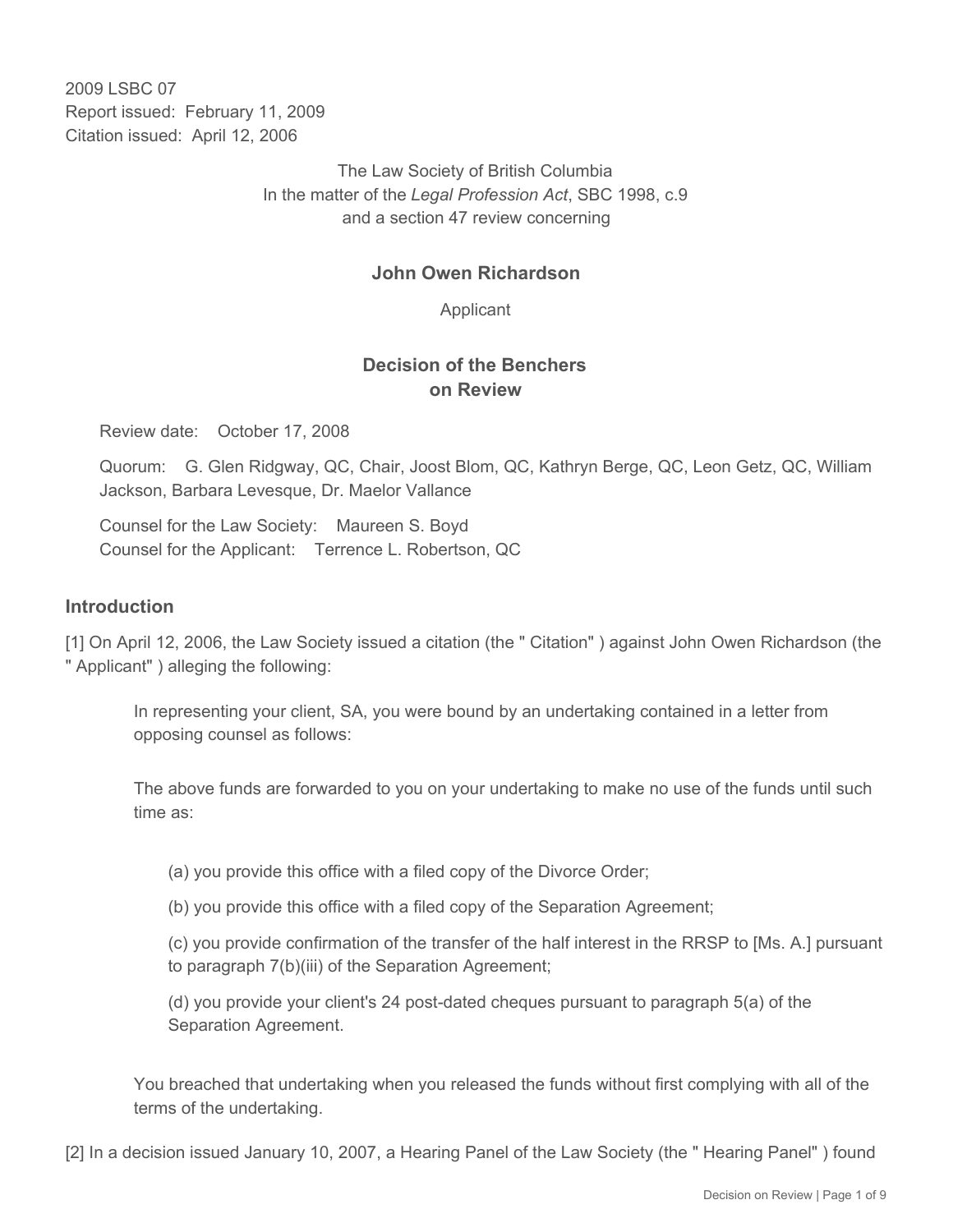the Applicant guilty of professional misconduct and ordered that he pay a fine in the amount of \$2,500 and costs in the amount of \$4,500 (the " Hearing Decision" ).

[3] On March 23, 2007, the Applicant filed a Notice of Review seeking a reconsideration of some of the facts found by the Hearing Panel, as well as its finding of professional misconduct.

[4] The Applicant did not seek a reconsideration of the penalty imposed by the Hearing Panel, and no submissions were made on this subject.

[5] The central issue before us is whether the Applicant breached an undertaking. The relevant provisions of the *Professional Conduct Handbook*, Chapter 11 (the *" Handbook"* ) that govern the proper use of undertakings by counsel are as follows:

- 7. A lawyer must
	- (a) not give an undertaking that cannot be fulfilled,
	- (b) fulfil every undertaking given, and
	- (c) scrupulously honour any trust condition once accepted.
- 7.1 Undertakings and trust conditions should be
	- (a) written, or confirmed in writing, and
	- (b) unambiguous in their terms.

10. A lawyer must not impose on other lawyers impossible, impractical or manifestly unfair conditions of trust.

11. If a lawyer is unable or unwilling to honour a trust condition imposed by someone else, the subject of the trust condition must be immediately returned to the person imposing the trust condition unless its terms can be forthwith be amended in writing on a mutually agreeable basis.

### **Scope of Review by the Benchers**

[6] Section 47 of the *Legal Profession Act* provides a review panel with a broad power of review, with discretion to substitute its own decision for that of the Hearing Panel. The relevant provision of Section 47 states:

- (5) After a hearing under this section, the benchers may:
	- (a) confirm the decision of the panel, or
	- (b) substitute a decision the panel could have made under this Act.

[7] The test to be applied by the Benchers on a review under Section 47 has been stated to be " correctness" (*Law Society of BC v. Dobbin*, [1999] LSBC 27), *Law Society of BC v. Hops*, [1999] LSBC 29, *Law Society of BC v. Hordal*, 2004 LSBC 36. See also the more recent confirmation in *Law Society of BC v. Geronazzo*, 2006 LSBC 50.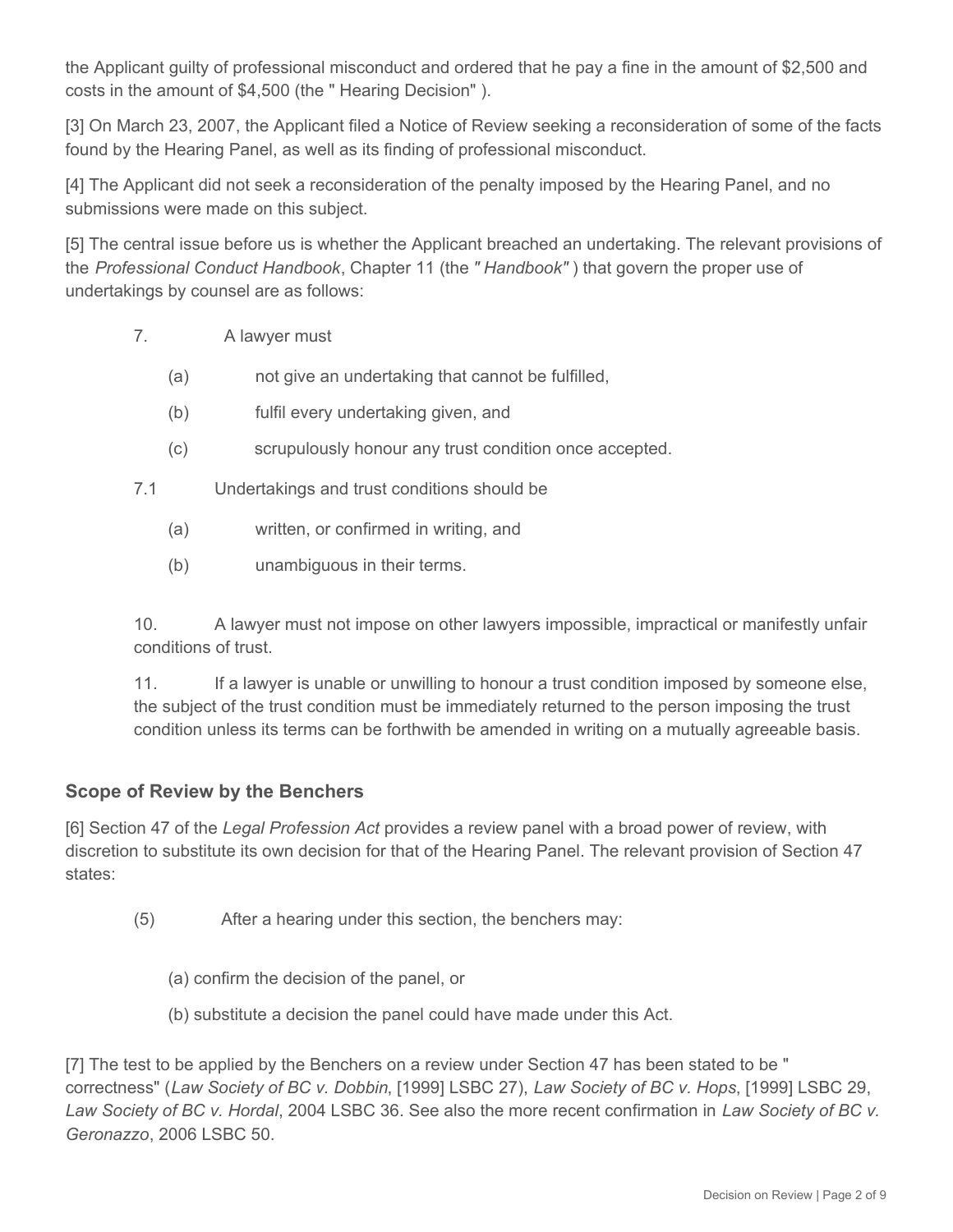[8] In *Hops*, while considering the appropriate scope of review for " findings of proper standards of professional and ethical conduct," the Benchers adopted the language of the Honourable Mr. Justice Branca when he wrote in *Re: Prescott* (1971), 19 DLR (3d) 446 (BCCA), at 452:

The Benchers are the guardians of the proper standards of professional and ethical conduct. The definition in my judgment shows that it is quite immaterial whether the conduct complained of is of a professional character, or otherwise, as long as the Benchers conclude that the conduct in question is " contrary to the best interests of the public or of the legal profession . . ." .

[9] There is a qualification to the general application of the correctness test. In cases in which the hearing panel has had the benefit of the viva voce testimony of witnesses and an opportunity to assess their credibility, a review panel ought to accord some deference to the hearing panel on matters of fact. We have been mindful of this.

# Facts

[10] The Hearing Panel found that the Applicant had received funds subject to a four-part trust condition, that he had accepted the condition by his conduct in " making use of the funds" and breached this undertaking by disbursing the funds to his client when only one of the four parts the undertaking had been met.

[11] The facts in this matter are significant, and a summary of them is required to provide a context to this discussion:

(a) Another lawyer, JC, represented a spouse in a matrimonial matter. In the course of that representation, pursuant to a court order he received the net sale proceeds from the sale of the matrimonial home in his trust account in June, 2003. The court order provided that JC was to hold these funds in this trust account until there was either " an agreement of the parties or an order of the court regarding a division" ;

(b) At the time that JC received the net sale proceeds, various issues between the parties remained unresolved, including the division of the matrimonial home sale proceeds, RRSP division and spousal support;

(c) Negotiations between the parties were difficult and the Applicant and JC continued to negotiate for almost two years prior to settlement. JC attempted, unsuccessfully, on behalf of his client to obtain certain security for his client. At one point, by agreement, \$10,000 was released by JC to each client;

(d) Finally, on April 14, 2005, a Separation Agreement was entered into by the husband and wife. Certain steps remained in order to fulfill various provisions of the Separation Agreement;

(e) On April 15, 2005, JC sent a number of documents to the Applicant, including original copies of the fully-executed Separation Agreement, a consent order and his trust cheque for one-half of the net proceeds of the sale of the former matrimonial home. The trust funds were forwarded to the Applicant on his undertaking to " make no use of the same" until such time as he took each of the four steps set out in the Citation;

(f) Without fulfilling this trust condition, on April 21, 2005, the Applicant deposited JC's trust cheque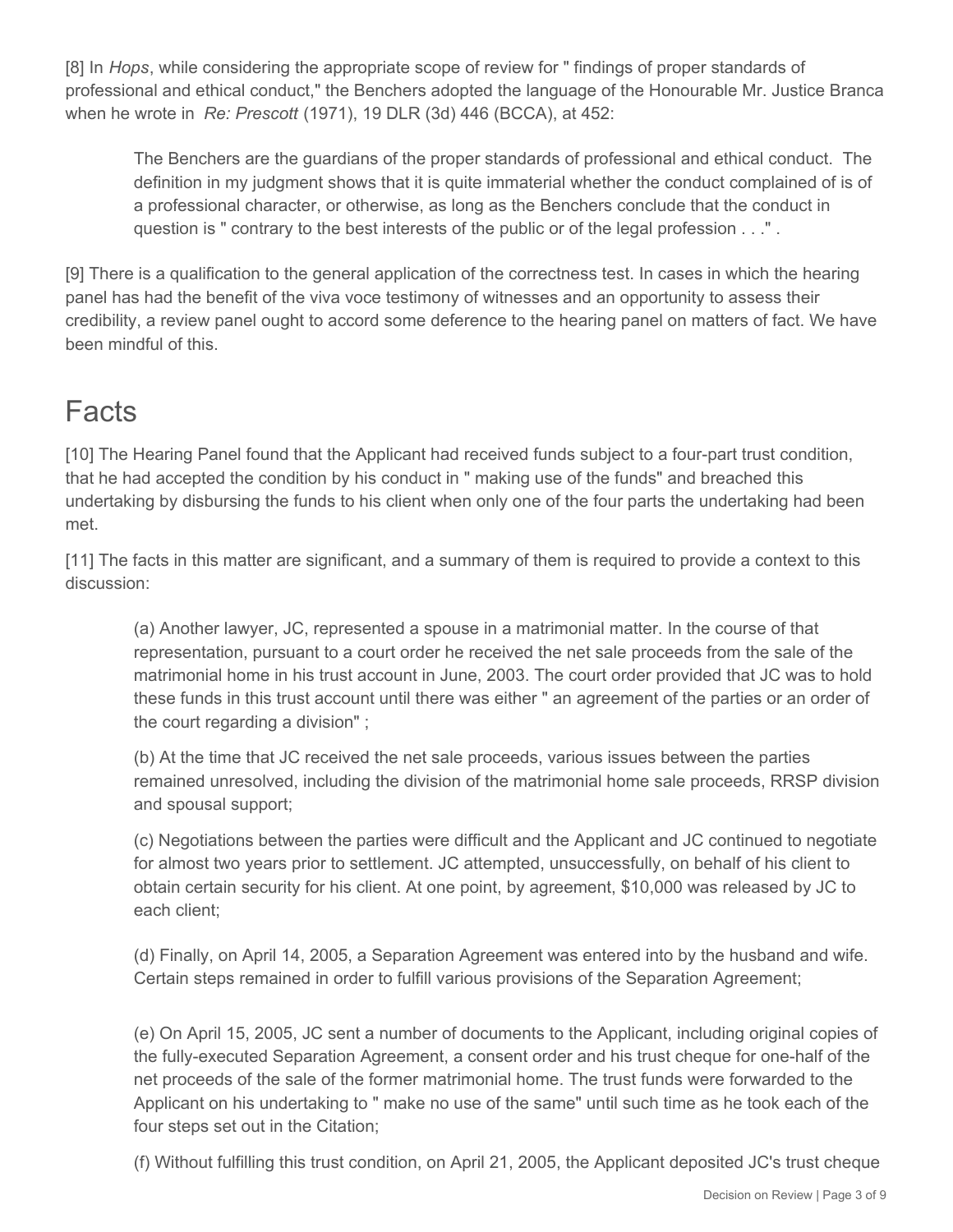into his trust account;

(g) An exchange of correspondence between the Applicant and JC regarding these trust conditions then ensued. The Applicant wrote JC on April 22 and May 9, 2005, strenuously objecting to JC's imposition of any trust conditions upon the funds terming them to be " unilaterally imposed conditions" . The Applicant made it clear he did not consider himself to be bound by them. He made the further point that the conditions in respect of the granting of the Divorce Order and the finalization of the RRSP division were not within the power of his client to fulfill. The Applicant advised JC that he " propose[ed] to release the funds once all possible steps have been taken by me on [my client's] behalf to satisfy those obligations which flow from the Separation Agreement, not from any improperly imposed undertaking by you." No amendment of the undertaking was proposed by the Applicant;

(h) JC's correspondence in reply and follow-up dated April 25, May 9, and May 12, 2005 asserted his objections to the release of the funds to the Applicant's client if all requirements of the undertaking were not going to be fully complied with. In his May 12, 2005 letter, JC advised the Applicant that " whether or not you are happy with the undertaking which I have placed upon you, I would reiterate that there are only two choices that you have - you either comply with the undertaking or you return the funds. The risk is that, once the funds are released to [your client], there is no *practical* remedy for [my client] if [your client] refuses to carry through with his obligations under the Agreement" ;

(i) On May 12, 2005, without advising JC, the Applicant disbursed to his client half of the monies held in trust and retained the balance for his account;

(j) In subsequent letters dated July 13 and 15, 2005, JC continued to enquire as to what happened in relation to the trust funds and continued to request that they be returned to him. He did not receive a reply, nor were the trust funds returned. On July 18, 2005 JC reported the matter to the Law Society;

(k) It was always open to both counsel to apply to the court for determination of the proper terms for release of the funds, but neither availed himself of this option.

[12] The Hearing Panel found the relevant portions of the Applicant's evidence to be as follows:

(a) The Applicant was called to the Bar on May 15, 1972 and had practised law for 33 years at the time of the events set out in the Citation;

(b) He was adamant that he had never in the past broken his word or breached any undertakings. He was proud of his reputation within the profession and felt quite strongly that the position he held from the outset was valid. He indicated that he had never had anyone impose improper undertakings in the past;

(c) He was aware of the significance of undertakings in legal transactions but was unaware of Chapter 11, Rule 11 of the *Handbook* in April and May of 2005;

(d) Although, in all of his correspondence to JC, he had indicated that he was not accepting the undertaking, he did not propose any amendments to try to resolve the matter because he felt that there was no undertaking. The Applicant considered that JC's undertakings were posturing and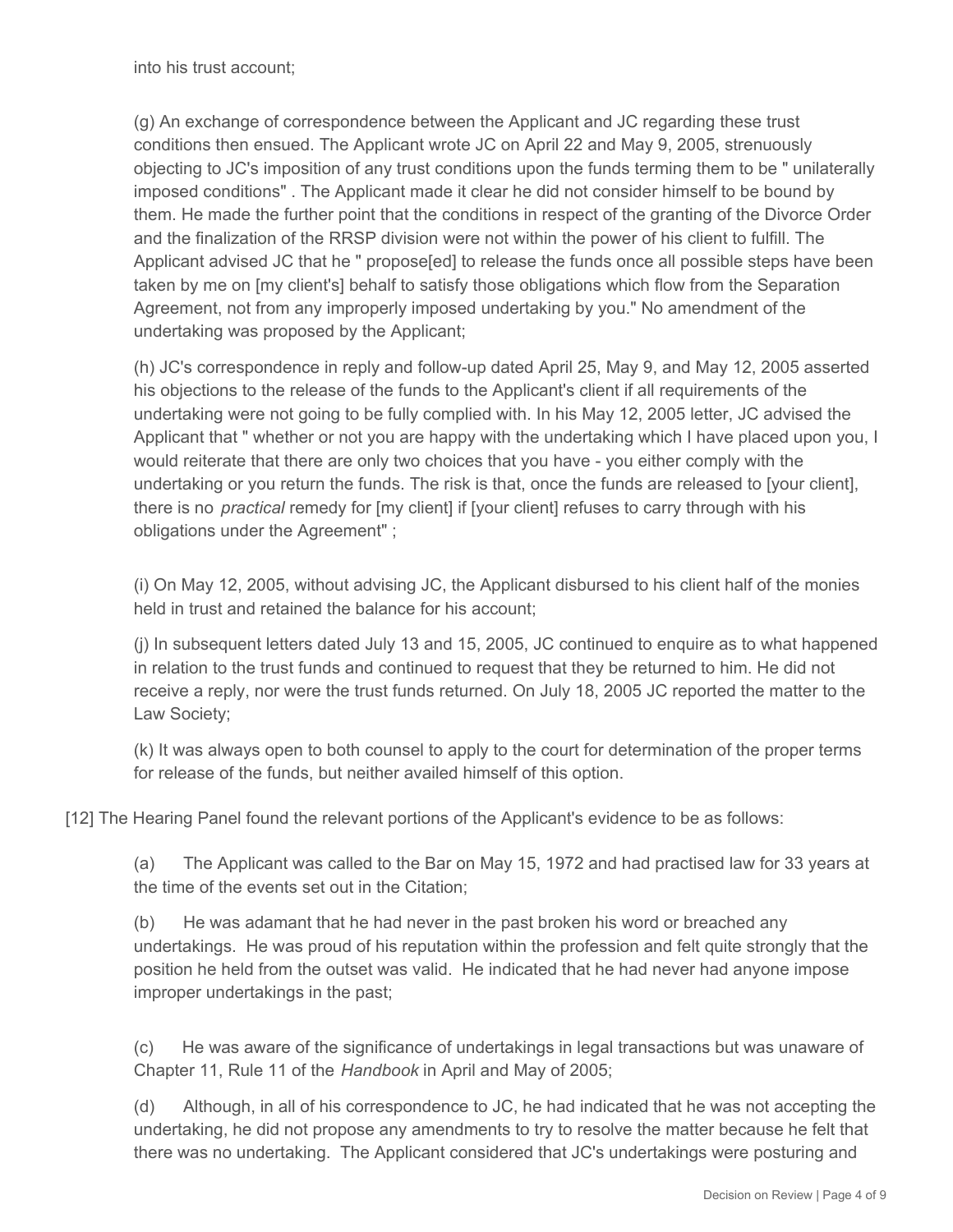that he was seeking to impose conditions over and above what he had been able to negotiate by way of the Separation Agreement;

(e) Nowhere in the Applicant's correspondence to JC did he suggest that the conditions were " impossible or impractical" . He did not just reject the terms of the undertaking; he was not prepared to accept its terms at any time;

(f) He had every intention of abiding by the conditions of the Separation Agreement but considered that it was inappropriate for JC to deny payment of the monies that were due to the Applicant's client by imposing further conditions.

[13] The Hearing Panel found that JC's evidence was as follows:

(a) The sale proceeds from the matrimonial home were placed into his trust account on an undertaking that they only be disbursed by him upon the agreement of the parties or by way of Court Order;

(b) In spite of his efforts to obtain provisions for a penalty and/or holdback in the Separation Agreement in the event that [the Applicant's client] failed to make maintenance payments, these efforts were rejected by the Applicant on behalf of his client;

(c) Once the Separation Agreement was signed, JC confirmed that he was obliged to disburse the proceeds from the sale of the matrimonial home;

(d) The term of the undertaking requiring the Applicant to " provide confirmation of the transfer of the half-interest in the RRSP" to [JC's client] went beyond the provisions of the Separation Agreement;

(e) At all times the Applicant rejected the terms of the undertaking.

## **Issues to be Determined**

[14] The Applicant asserted that the Hearing Panel:

(a) applied the incorrect test to determine what constitutes an undertaking and a breach of it and, in this case, erred by failing to find the undertaking to have been " unlawful" ;

(b) made errors of fact and in concluding that an undertaking had been given and that it was breached;

(c) erred by finding that any breach of an undertaking is professional misconduct;

(d) erred by finding that, in this case, the Applicant's conduct amounted to professional misconduct;

(e) erred in failing to find that, if indeed there was a breach of an undertaking, that breach constituted a breach of the *Professional Conduct Handbook*, analogous to a breach of the Law Society Rules (the " Rules), rather than professional misconduct.

[15] The Law Society asserted that the Hearing Panel was correct in its determination on each of these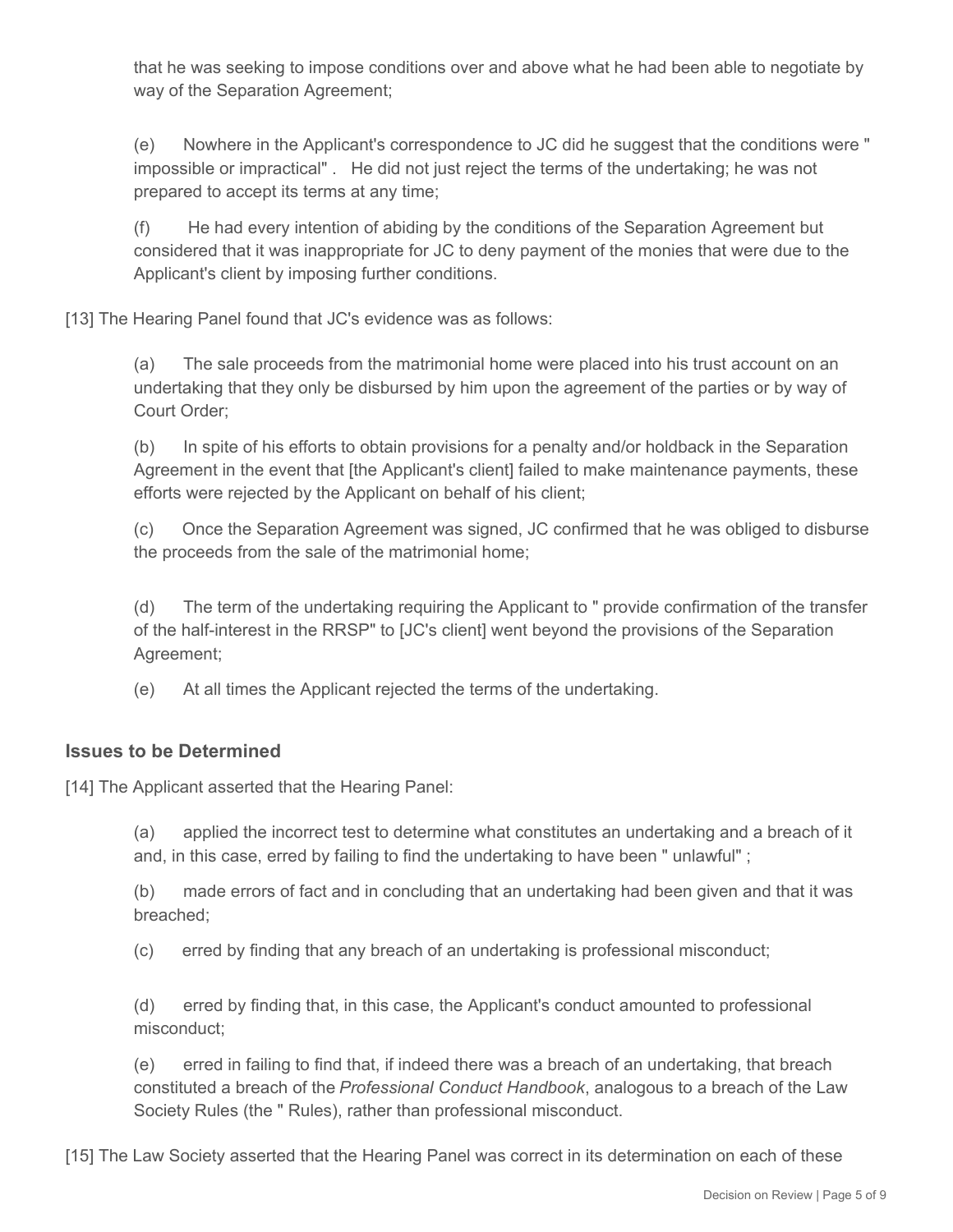issues.

[16] The issues to be determined in this Review are:

(a) Can an undertaking be " unlawful" ? If so, what constitutes an unlawful undertaking, and did this undertaking qualify under that definition?

(b) What is the correct test to determine what constitutes an undertaking and a breach of it?

(c) In both fact and law, did the Applicant accept and breach an undertaking?

(d) If there was a breach of an undertaking by the Applicant, did the breach constitute professional misconduct or an offence analogous to a breach of the Rules under section 38(4)(a)(iii)?

## **Discussion**

" Unlawful" Undertakings

[17] The Applicant urged upon the Review Panel that not all undertakings should be guarded with the same protection. Through counsel, he asserted that the undertaking sought to be imposed upon him in this matter was " illegal, immoral or contrary to public policy" insofar as it was contrary to the terms of the Separation Agreement and contained terms seeking security for performance of terms in the Separation Agreement. Such security for performance of contractual terms had been expressly rejected by the Applicant and his client. It was argued that such a trust condition seeking such security constituted theft by conversion.

[18] Case law was cited in support of this proposition, including *Bursey v. Bursey* (1999), 47 R.F.L. (4th) 1 (Nfld. CA), which found that a provision in an agreement that was designed to prevent the reporting of tax evasion was contrary to public policy and would not be enforced. No precedent was provided, however, that held an undertaking to be unlawful. All of them sought to protect parties to contracts from enforcement of agreements that would perpetrate fraud or a criminal offence.

[19] Without deciding the general question of whether there are any circumstances in which an undertaking might be held to be unlawful, the Review Panel finds that the undertaking sought by JC in this instance did not have a purpose contrary to the public interest in the orderly and amicable settlement of legal disputes. Unlike *Bursey*, no crime was sought to be protected, nor was the undertaking designed to perpetrate any fraud. The undertaking imposed by JC did seek to ensure that his client, in an expeditious manner, obtained the relief to which she was entitled under the Separation Agreement. The argument that the undertaking was illegal or unlawful does not succeed in these circumstances.

[20] Further, the Review Panel notes that similar " executory" steps required to give effect to contractual terms in family law and other contractual and litigation matters are, on occasion, organized between counsel by way of the sort of undertaking imposed by JC upon the Applicant, and such an approach is not considered to be improper. Certainly it was open to the Applicant to have rejected the undertaking on behalf of his client on the basis that it over-reached the Separation Agreement, was impractical, or any other basis. He did not do so.

[21] Acceptance of the Applicant's argument would mean that he was free to decide whether the undertaking was lawful by virtue of his own interpretation of his client's contractual rights. If it did not meet that test, he was entitled to retain the property that had been delivered to him in reliance upon the expectation that the undertaking would be honoured. This Review Panel disagrees with the Applicant's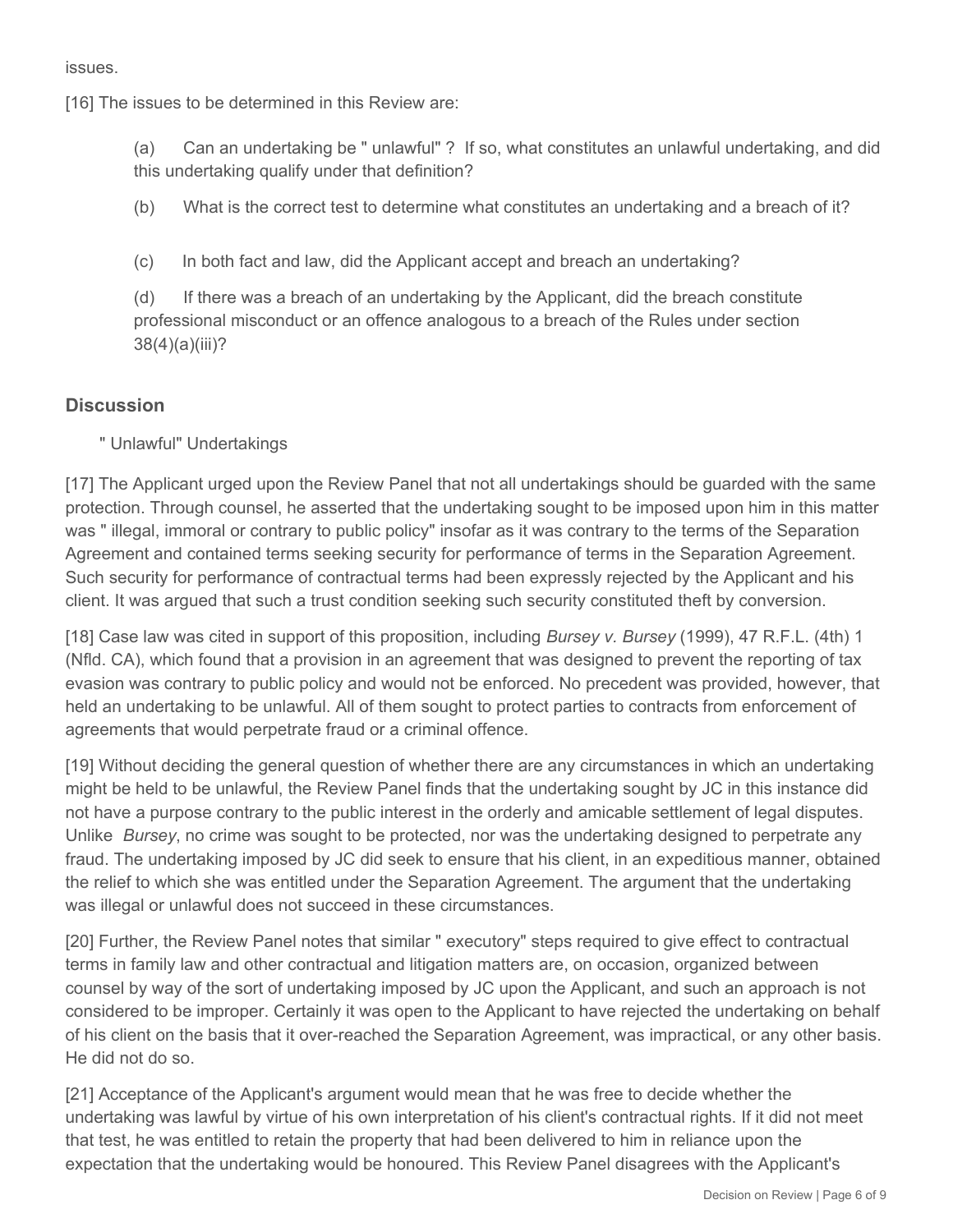contention. It is neither reasonable nor in the public interest to have counsel free to unilaterally determine the " legality" or general appropriateness of an undertaking and, if it is not deemed to be acceptable by that counsel, to dismiss or breach it. In this instance, having made his own determination of the validity of the undertaking, the Applicant did not even reply to the other counsel in response to his enquiries as to the whereabouts of the funds delivered three months earlier. This approach urged upon the Review Panel by the Applicant does not serve the public interest in the orderly settlement of legal disputes by counsel.

What Constitutes an Undertaking?

[22] As to what constitutes an undertaking, the Hearing Panel relied upon the established law regarding undertakings:

(a) An undertaking may be imposed through the imposition of trust conditions. They are not restricted to those voluntarily given (*Witten v. Leung* (1988), 148 DLR (3d) 418 (Alta. QB); *Carling Development Inc.* v. *Aurora River Tower Inc.*, 2005 ABCA 267);

(b) " Undertakings take precedence over any dispute that has developed between the parties." (*McCarthy Té trault v. Lawson Lundell* (1991), 58 BCLR (2d) 310 (SC) at para. 13);

(c) A court will enforce an undertaking regardless of any contractual defence on the merits between the parties (*Carling Development Inc.* v. *Aurora River Tower Inc.* at para. 13). This reflects the court's interest in ensuring the honesty of its officers.

[23] In summary, the combined effect of the written ethical guidelines for lawyers together with the case law is that no distinction can or should be drawn between the effect of an imposed trust condition and a solicitor's undertaking; they are equivalent. An undertaking is not a contract. It need not be supported by consideration; it cannot be overridden by instructions from the client; and it remains binding and enforceable until satisfied or until the parties mutually agree to modify the undertaking or it is otherwise withdrawn. The lawyer cannot reject or repudiate an undertaking while retaining or using the subject of it. The Review Panel approves the Hearing Panel's view of the law surrounding undertakings and trust conditions and its application to these circumstances.

If an Undertaking was Imposed, Did the Applicant Breach It?

[24] As is clear from the *Handbook* provisions set out at the beginning of this decision, it would have been proper for the Applicant to clarify with JC that the Applicant could not control the ultimate granting of the divorce by the court, nor the ultimate completion of the RRSP division by the investment agency, and confirm that he could not take personal responsibility for these steps. He could then have attempted to negotiate an amended undertaking upon acceptable terms. If such an amendment was not possible, return of the funds and an application to the court would have been the practical and proper course of action.

[25] It should be remembered that JC remained bound by his original undertaking that he could not release the funds to either client " without agreement of the parties or order of the court." Had the Applicant followed the proper course of action during the period of negotiations between counsel regarding an amended undertaking or prior to the court's determination, the clients of both JC and the Applicant would have continued to be on an even footing until there was a resolution by agreement or the court; neither would have been entitled to their portion of the funds.

[26] The Hearing Panel found at paragraph [30] of its decision that JC's conduct was disturbing insofar as he " clearly, by imposing the trust conditions, was attempting to unfairly impose a term that he knew or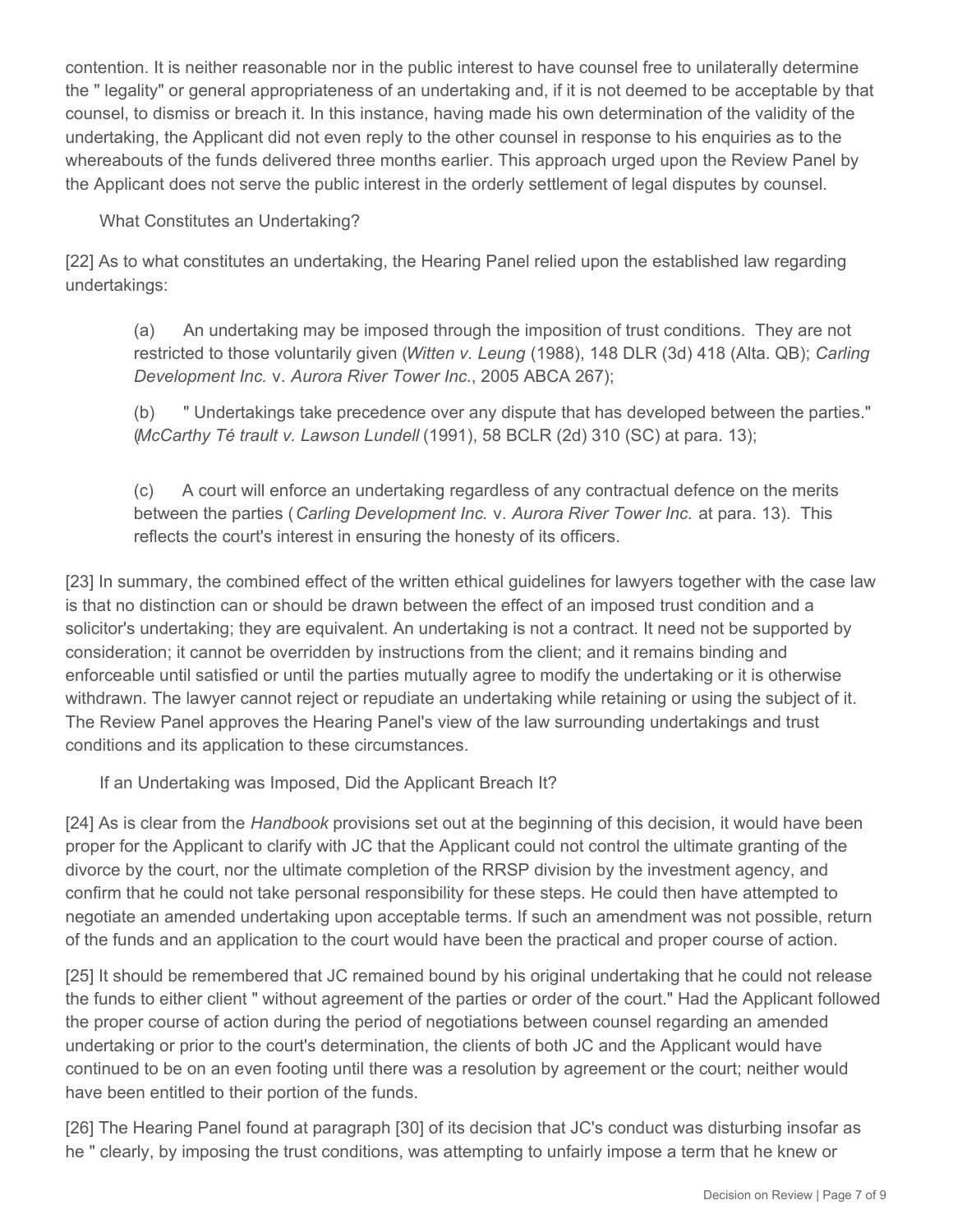ought to have known was not set out in the Separation Agreement. This was done to gain an unfair advantage over [the Applicant's client] and to tie up the settlement proceeds." Whether or not his conduct violated the *Handbook*, Chapter 11, Rule 10, is not the question in these proceedings, nor was it a question for the Applicant to answer and then determine that he was, therefore, relieved of all of the other provisions of Chapter 11.

[27] In the view of this Review Panel, the Hearing Panel properly took all of these factors into account in reaching its determination that the Applicant did breach the trust condition imposed upon him with respect to the trust funds.

Did the Breach of the Undertaking Constitute Professional Misconduct?

[28] The *Legal Profession Act*, s. 38 sets out the options available to a hearing panel. The relevant portions are:

- (4) After a hearing, a panel must do one of the following:
	- (a) dismiss the citation;
	- (b) determine that the respondent has committed one or more of the following:
		- (i) professional misconduct;
		- (ii) conduct unbecoming a lawyer;
		- (iii) a breach of this Act or the rules;
	- (c) make any other disposition of the citation that the panel considers proper.

[29] The Applicant asserted that, if there was any breach of an undertaking, it should constitute what was said to be the lesser offence of a breach of the Rules under s. 38(4)(b)(iii). By this it was meant that the Applicant's breach of the Chapter 11 provisions of the *Handbook* would be equivalent to a breach of the Rules and similar consequences would flow. On that basis, we were urged to another disposition of the citation under s. 38(4)(c).

[30] Given our conclusion below that the Applicant's conduct did constitute professional misconduct, it is not necessary to decide that question. However, we note that the Benchers determined in *Law Society of BC v. Dobbin*, *supra*, that " [t]he law which binds the Benchers of this Province is that a " mere" breach of the *Professional Conduct Handbook* does not constitute professional misconduct." To be professional misconduct the conduct in question must meet the appropriate test.

[31] The Hearing Panel's decision does not set out the test or authorities upon which it relied in its determination that the Applicant's conduct constituted professional misconduct. The proper test is that set out in *Law Society of BC v. Martin*, 2005 LSBC 16 at para. 171, " whether the facts as made out disclose a marked departure from that conduct the Law Society expects of its members; if so, it is professional misconduct."

[32] In making the determination as to whether or not the Applicant's conduct amounts to professional misconduct, a breach of the Rules or otherwise, we are mindful of the fact that the burden rests with the Law